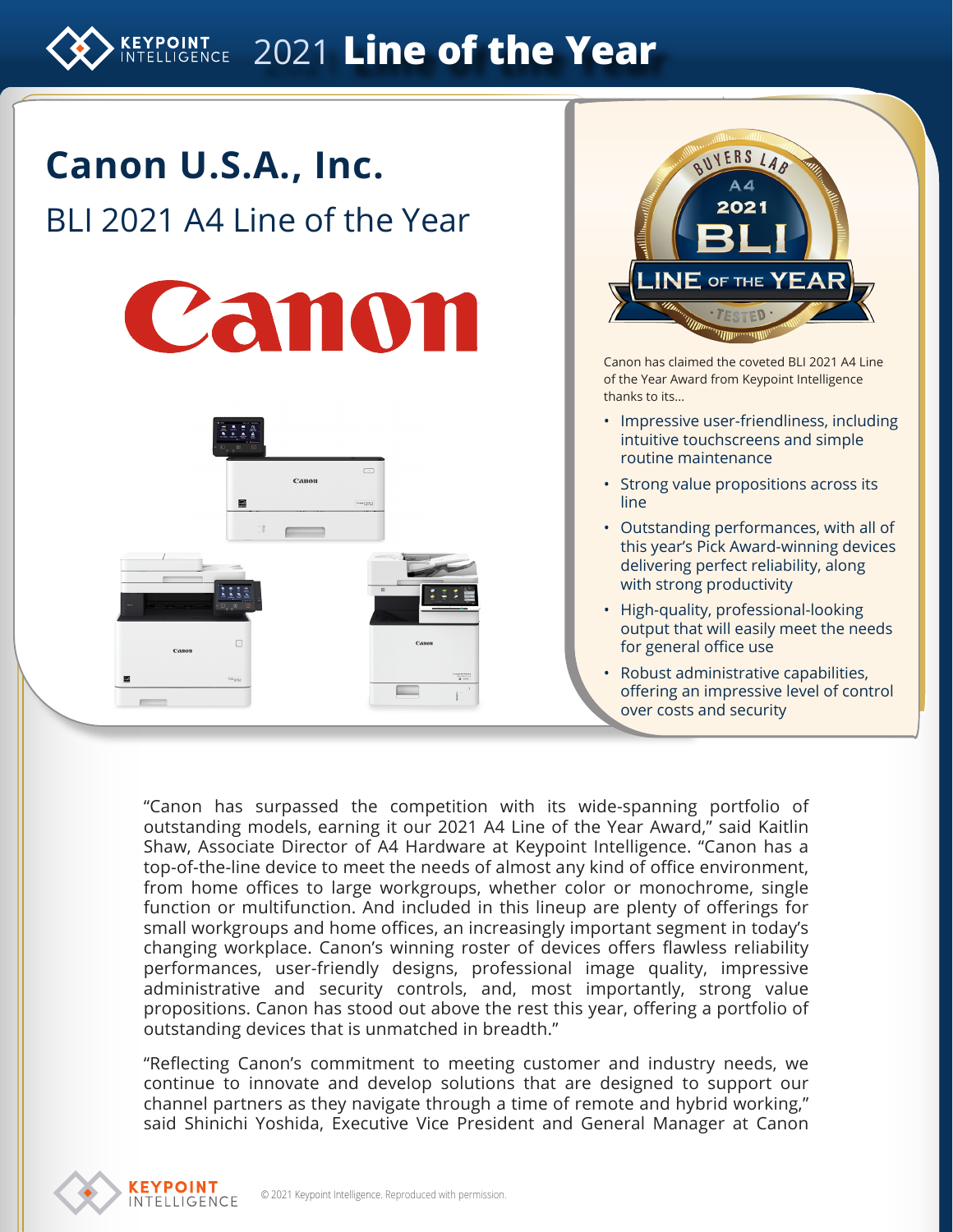U.S.A., Inc. "At Canon, we make it our priority to implement performance, usability, and value into our A4 solutions, and we are honored to receive Keypoint Intelligence's coveted BLI 2021 A4 Line of the Year Award, which showcases the strength and overall quality of these products."

Keypoint Intelligence congratulates Canon on winning the BLI 2021 A4 Line of the Year Award!

## Top-Notch Performance

"Canon's winning models ran a combined 365,000 impressions without a single jam," said Tony Maceri, Senior Test Technician at Keypoint Intelligence. "On top of this perfect reliability, many of the devices also delivered faster than average speeds compared to in-class models. From home offices all the way up to large workgroups, you can rely on Canon A4 hardware to keep work moving smoothly all throughout the day."

#### Productivity and Image Quality You Can Count On

"In addition to standout performance, Canon also offers impressive usability," said Maceri. "Almost all of this year's winning models offer touchscreens that are so easy to navigate and let users easily save shortcuts for one-click output. The imageRUNNER ADVANCE DX C257iF and 527 series even offer web browsing. And all boast very straightforward routine maintenance procedures. Well-designed print drivers make programming jobs from workstations just as easy as walk-up tasks. When you combine these devices' performances with their user-friendliness, you can rest assured that downtime will be kept to an absolute minimum.

"Image quality was yet another highlight," Maceri continued. "Delivering professional-looking output across its line, Canon should have no problem meeting the image quality needs of general office environments. And Canon's winning color machines produced vibrant colors that can help marketing materials and brochures stand out."

#### Extensive Device Management and Productivity-Enhancing Capabilities

"All the winning models—even the lower-end ones—support Canon imageWARE Enterprise Management Console and uniFLOW, which provide enterprise-level functionality and an impressive level of control over print costs and security," said Shaw. "This greatly simplifies device management and gives businesses peace of mind that their sensitive information will be protected.

"And flexible mobile support, such as Apple AirPrint, Canon PRINT Business app, and Mopria, make it easy for users to stay productive even when they're on the go," Shaw continued. "Some of the winning models also include Canon's Multifunctional Embedded Application Platform, enabling them to integrate with an array of apps and solutions that help businesses save even more time and money."

#### More for Less

"You get all of this outstanding performance, usability, and functionality for a low cost per page," said Shaw. "In fact, many of Canon's winning models offer notably lower than average costs per page and total costs of ownership compared to models in their class, making for truly impressive value propositions."

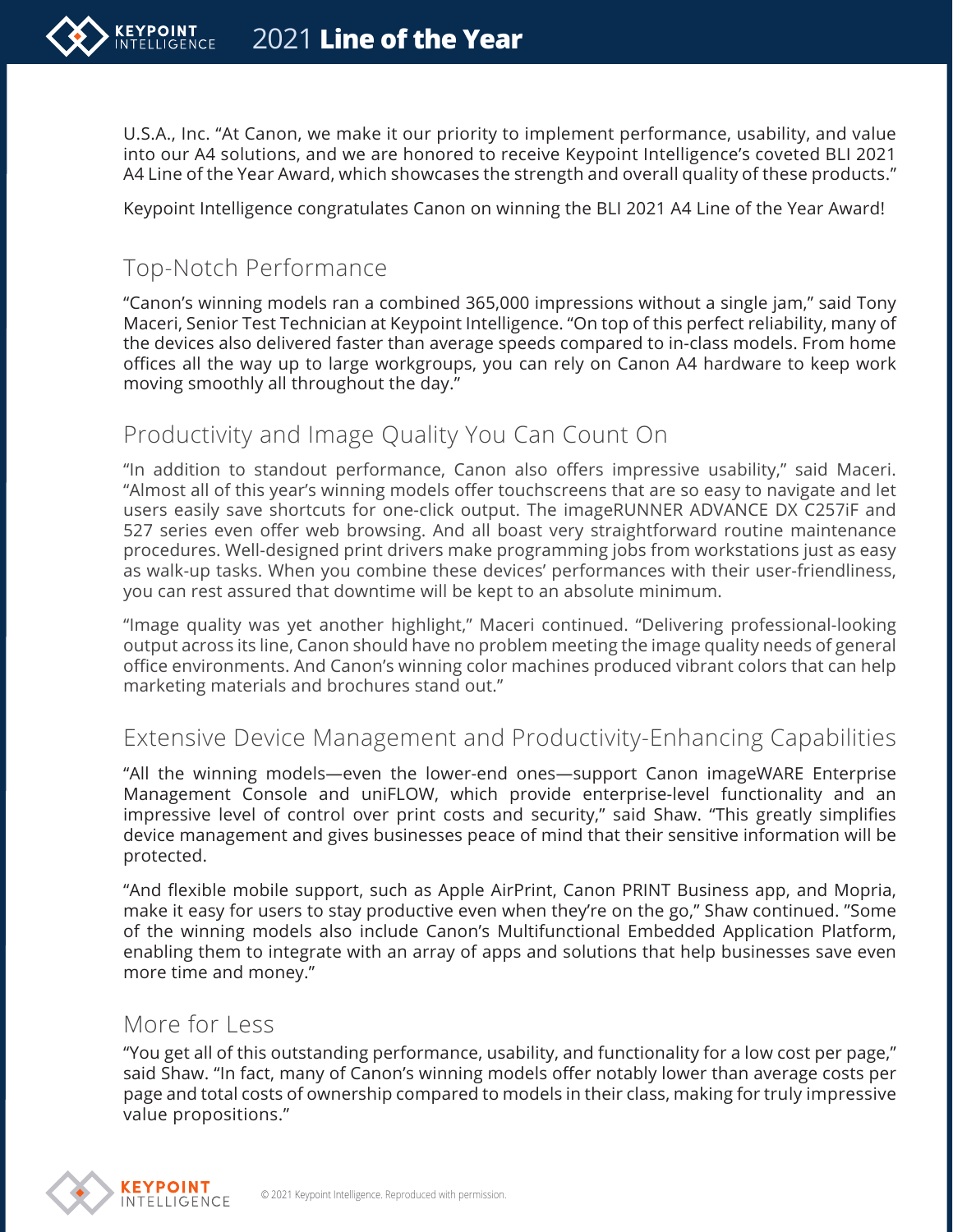

### **Outstanding Reputation**

BLI Pick Award-winning Canon A4 devices that contributed to this award (all are Highly Recommended/Highly Reliable):

**Canon Color imageCLASS X MF1127C:** Outstanding A4 Color MFP for Small Workgroups **Canon imageCLASS LBP228dw:** Outstanding Printer for Small and Home Offices **Canon imageCLASS LBP325dn:** Outstanding Printer for Small Workgroups **Canon imageCLASS X LBP1127C:** Outstanding Color Printer for Small Workgroups **Canon imageCLASS X LBP1238:** Outstanding Printer for Small/Home Offices **Canon imageCLASS X MF1238:** Outstanding A4 MFP for Small/Home Offices **Canon imageRUNNER ADVANCE DX 527iF/iFZ** Outstanding A4 MFP for Mid-Size to Large Workgroups **Canon imageRUNNER ADVANCE DX C257iF:** Outstanding A4 Color MFP for SMBs **Canon imageRUNNER 1643 Series:** Outstanding MFP for Mid-Size Workgroups



Canon imageRUNNER 1643



Canon imageRUNNER ADVANCE DX 527